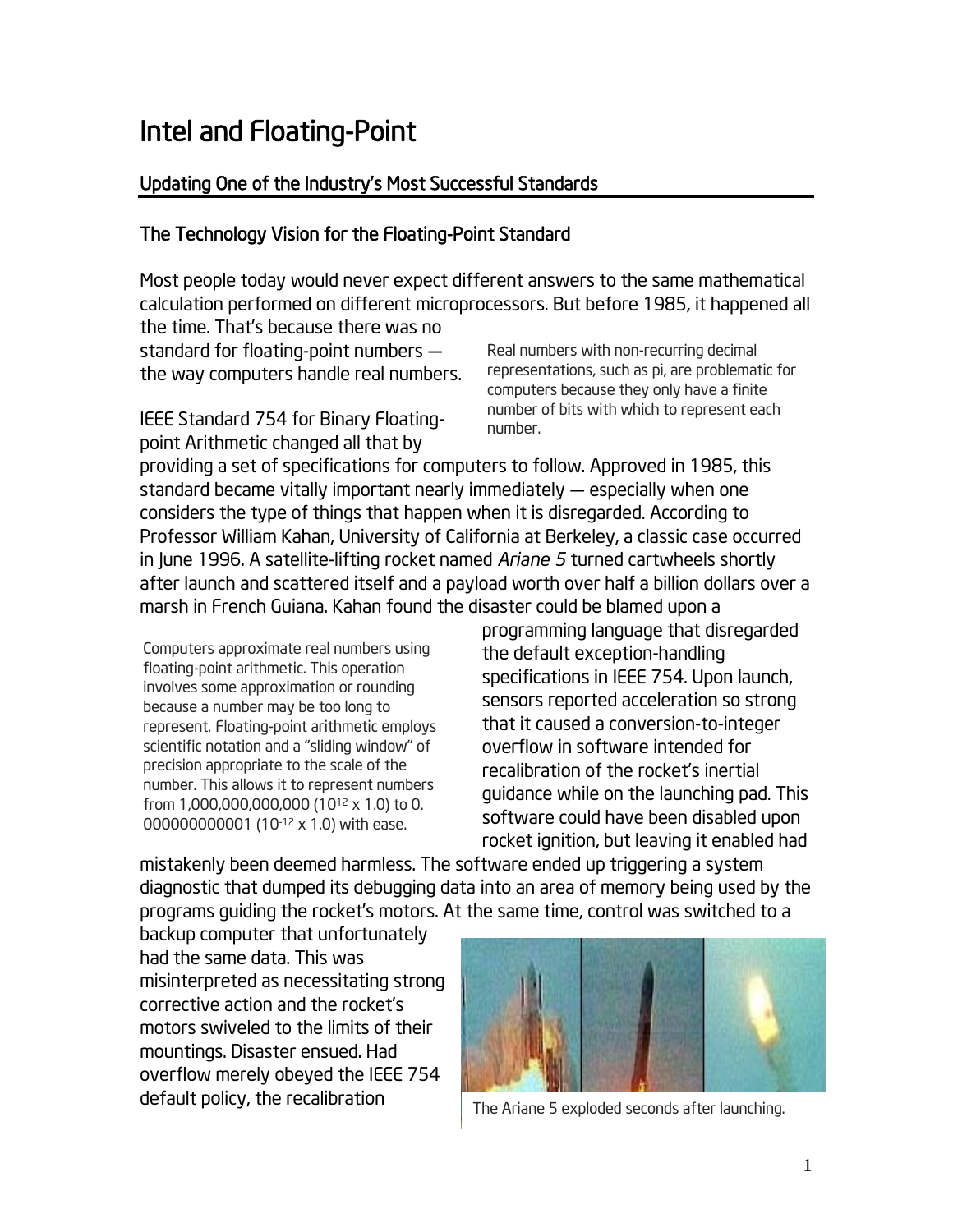software would have raised a flag, delivered an invalid result to be ignored by the motor guidance programs, and the Ariane 5 would have pursued its intended trajectory.

Preventing mishaps like these was an important part of the technology vision for IEEE 754. Another important consideration was the ever-increasing performance capabilities of personal computers. Every generation of computers is much more powerful than the computers sold in 1976 when Intel first began to design a floating-point co-processor for its i8086/8 and i432 microprocessors. In the late 70s, the typical microprocessor was an 8-bit CPU with 40,000 transistors and an 8-bit

In *binary* floating-point arithmetic, a floatingpoint number represents an integer or fixedpoint number multiplied by the base 2 to some integer power. Floating-point numbers are the binary analog of scientific notation in base 10.

bus. These microprocessors ran a few million instructions per second on programs and data that fit into a computer's main memory of a megabyte or less. The floating-point processor was often an attached unit running 1 million floating-point operations per second (FLOPS).

Fast forward to today. The average laptop computer is many times faster than the fastest supercomputer that existed in 1975. For that matter, the computer on your desk could nearly handle the processing done by all the world's computers back then and still have enough capacity left over to play a computer game. An Intel® Core™ i7 processor introduced in 2010 with six 64-bit CPUs (cores) has 1.17 billion transistors and at 3.3 GHz can reach up to 158.4 GFLOPs in single precision  $(158 \cdot 10^9 \text{ floating--}$ point operations per second), and half that in double precision.

With change as large as that, the technology vision for floating-point calculations merits change as well. Where once a floating-point program might have run into a problem every billion or trillion operations (say, every few hours or a few times a year), today that problem comes up anywhere from several times a second to many times an hour.

The number of programs requiring floatingpoint operations has increased dramatically as well. It's not just scientific, CAD and other math-intensive applications. It's also communications, security, graphics, and games. Consider a game character throwing

Professor Kahan cites another example of the dangers of not abiding by IEEE 754. In 1997, the *Aegis* missile-cruiser *Yorktown*  spent almost three hours adrift off Cape Charles, Virginia. Its software-controlled propulsion and steering was disabled as it waited for its operating system to be rebooted after a division-by-zero error from a database program that had interpreted an accidentally blank field as zero. If the software had followed the IEEE standard, the mistake would have generated an answer of infinity that would have resulted in an unknown and an error message. Instead, the software tried to compute it, crashed the operating system, and left the ship traveling in a broad circle until its crew finally succeeded in rebooting the operating system. Meanwhile, the ship had no control over its engines, steering or weaponry.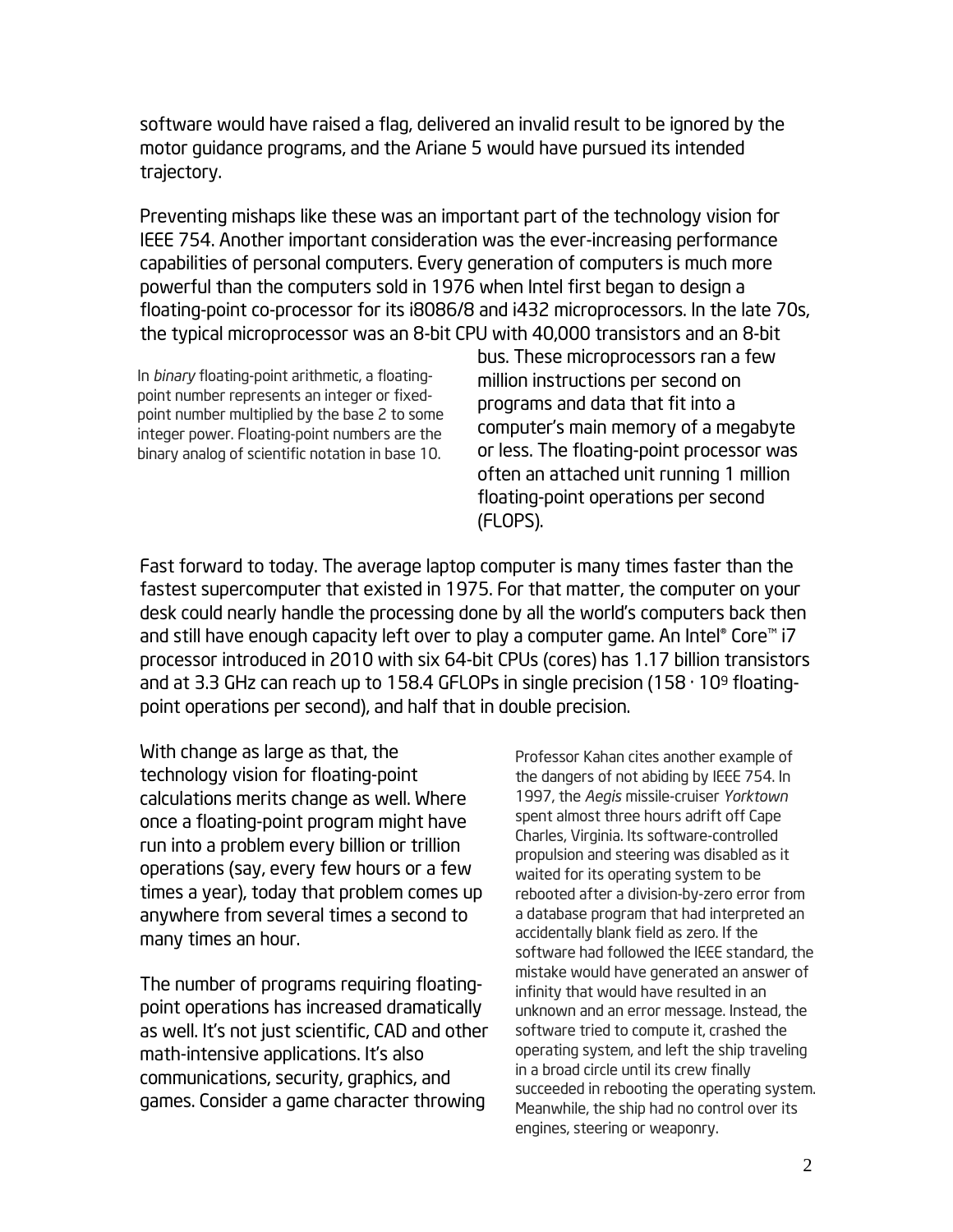an axe. Everything from the force with which it is thrown to its flight path and where it lands requires determining the physics of motion and how that object looks at each instant in real time as it moves across the screen. Such realistic rendering requires an immense amount of calculations. Back in 2000 when IEEE 754 came up for renewal, it was time to look for ways to update the standard for the present day and the upcoming demands of tomorrow's computing.

#### Before There Ever Was a Floating-Point Standard

Programmers of floating-point computations in the 1960s and 1970s had to cope with each computer brand (and often models within that brand) supporting its own range and precision for floating-point numbers. Each manufacturer rounded off arithmetic operations in their own, sometimes peculiar, way. Not only that, but some computers were binary and some were decimal. (A Russian computer even used trinary arithmetic.)

Equally challenging were the peculiar ways each handled various situations that a particular arithmetic problem could create. For instance, with one computer, numbers behaving as non-zeros during comparison and addition might behave as zeros in multiplication and division. This was a problem because you can't divide by zero (think back to your math classes.) Before a number could safely be used as a divisor with this computer, a programmer had to have inserted code for multiplying the number by 1 and then comparing to zero. If the number was equal to zero, it couldn't be used. You couldn't necessarily try this with another computer though. The same trick of multiplying by 1 on a different computer might lop off the last four bits and give a different answer.

Having so many different ways of handling floating-point arithmetic created an



Professor William Kahan (Circa 1975, Photo: Peg Skorpinski)

anarchy that forced people to deal with individual anomalies in their own way. This made making reliable numerical software that was "portable" from one type of computer to another extremely expensive. A few forward thinkers began to realize that as microprocessors continued to proliferate, no one would soon be able to afford adapting a single mathintensive application to them all. The computers, the I/O devices, the languages, compliers and arithmetic were so different from one machine to the next, that rewriting a program for another computer was becoming a monumental task that involved a great deal of debugging to make it work.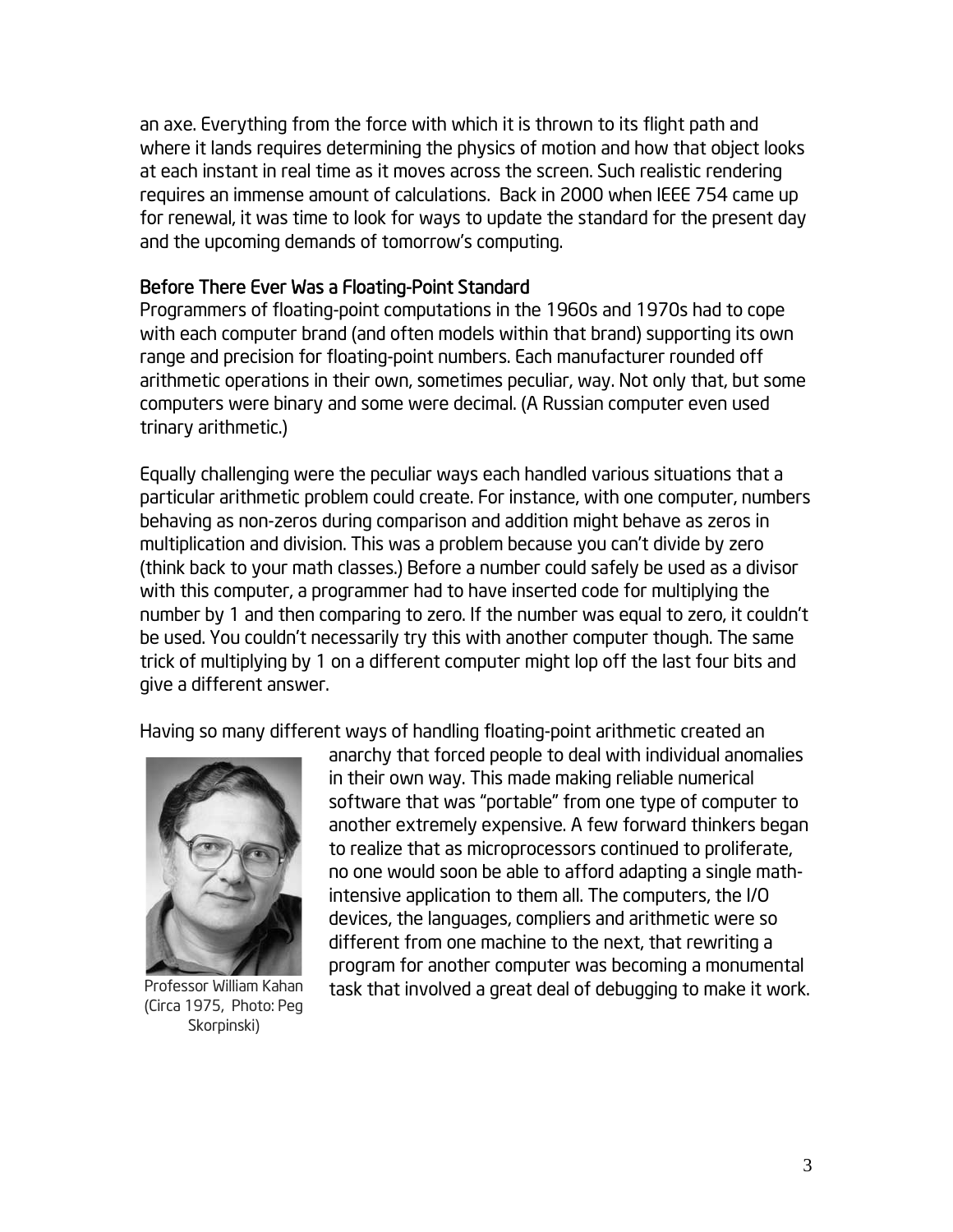## Setting the Stage for the First IEEE Floating-Point Standard

In 1976, in the midst of all these different ways of handling floating-point numbers, Intel began designing a floating-point co-processor for its i8086/8 and i432 processors. Dr. John Palmer, manager of Intel's floating-point effort, persuaded the company it needed an internal arithmetic standard to prevent different Intel microprocessors from giving different mathematical results. Palmer remembered a professor, William Kahan, he had heard at Stanford some 10 years earlier. Kahan had been involved with computers since 1953, back in the days when vacuum tube computers had a mean time between failures of about five minutes. In the second half of the 60s, Kahan had worked with IBM on improving their handling of floatingpoint numbers. In the 70s, Kahan had helped enhance a successful line of Hewlett-Packard calculators. Palmer recruited Kahan as a consultant to Intel's floating-point efforts.

Intel began seeing excellence in floating-point arithmetic as a potential competitive advantage — a way to differentiate their processors from other chip manufacturers at the time. Intel also realized it was on the cusp of something big — the market for microprocessors was soon to explode and so was the opportunity to sell massive numbers of floating-point co-processors. Intel gave Kahan license to pursue the best floating-point solution possible.

Kahan assembled and integrated all the best floating-point arithmetic features he knew of to achieve a mathematical regularity and integrity that previous solutions had lacked. Kahan then worked with Intel engineers on solutions for fitting all the



Intel 8087 Floating-Point Co-Processor Die

necessary algebraic operations and library of functions into the i8087's read-only memory (ROM). At first, because of the size, this seemed an impossible task. But Intel engineers in Israel developed a solution enabling storage of two bits per transistor instead of one —and thus solved a potentially limiting space issue.

Rumors about the i8087 started circulating and other companies began to look at a standards effort as a way of keeping a level

playing field. Professor Kahan attended one of the meetings and then requested permission from Intel to participate. Palmer gave Kahan the go-ahead to disclose most of the specifications for the i8087, but not its architecture or transcendental functions. (Transcendental functions are functions which "transcend," i.e., cannot be expressed in terms of, algebra. Examples of transcendental functions include the exponential function, the trigonometric functions, and the inverse functions of both.)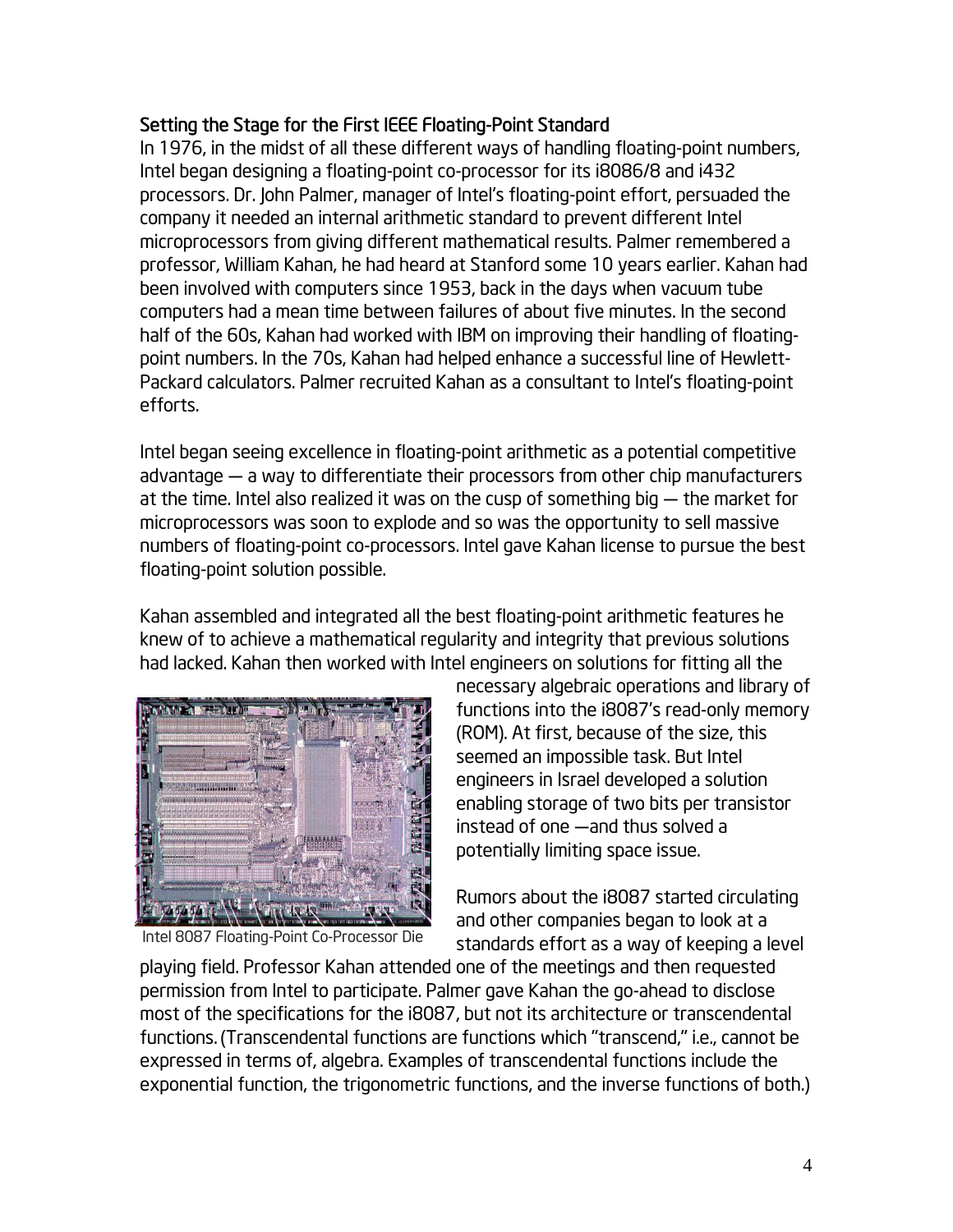What Kahan could share included precisions, exponent ranges, special values, and storage formats, and the reasoning behind the decisions that had been made. For competitive reasons, Intel didn't want to give away its upcoming surprise — a chip with only 40,000 transistors that had most of the essentials of a math library on it.

### The Proof is in the Performance

Kahan collaborated with a student, Jerome Coonen, and a visiting professor, Harold Stone, at U.C. Berkeley on a draft specification that they submitted to the IEEE p754 working group. It became known as the K-C-S draft. It was one of several proposals. Initial reaction to the K-C-S draft was that it was complicated, but had a good rationale for everything. Kahan, knowing that a lot of code involving floating-point would be written in the future by people who knew little about numerical analysis, wanted to make sure their programs would get the right results. His other goal was to ensure that the standard would enable

people who really were expert in floating-point to write truly portable software that would work as well on one microprocessor as another.

The double precision format requires two 4 byte storage locations in computer memory, at *address* and *address+1* in order to represent a floating-point number. This is how computers with 32-bit stores (single precision) provide the 64-bit double precision format.

The selection came down to two

proposals: Kahan's work for Intel and an existing DEC VAX format that had a large installed base. Initially DEC's format was seen as inferior because its exponent range was too narrow for some double precision computations. But then DEC introduced a proven double precision format with the same exponent range as the K-C-S draft.

Attention at this point turned to another big difference: How the two floating-point proposals handled underflow. Underflow occurs when the result of a floating-point operation is smaller in magnitude (closer to zero, either positive or negative) than the smallest quantity representable. The DEC solution flushed underflow to zero, a

Underflow refers to the condition that occurs when a computer attempts to represent a number that is too small for it (that is, a number too close to zero). For example, if your computer supports a precision of 6 digits and the exponent range allows a minimum of -99, then the smallest non-zero number it can support is 10-99 x 1.00000. If a calculation produces a smaller number such as  $10<sup>-99</sup>$  x 0.3, an underflow condition occurs. Programs respond to underflow conditions in different ways. Some report an error, while others approximate as best they can (a process called gradual underflow) and continue processing.

strategy favoring performance but that had the troubling side effect of occasionally causing software to malfunction. While these malfunctions were rare in the 1970s, some of the working group was concerned about what would happen when computers became a thousand times more numerous and arithmetic became a thousand times faster.

The K-C-S draft employed gradual underflow to reduce the risk of software malfunctions. This meant that subnormal numbers (non-zero numbers smaller than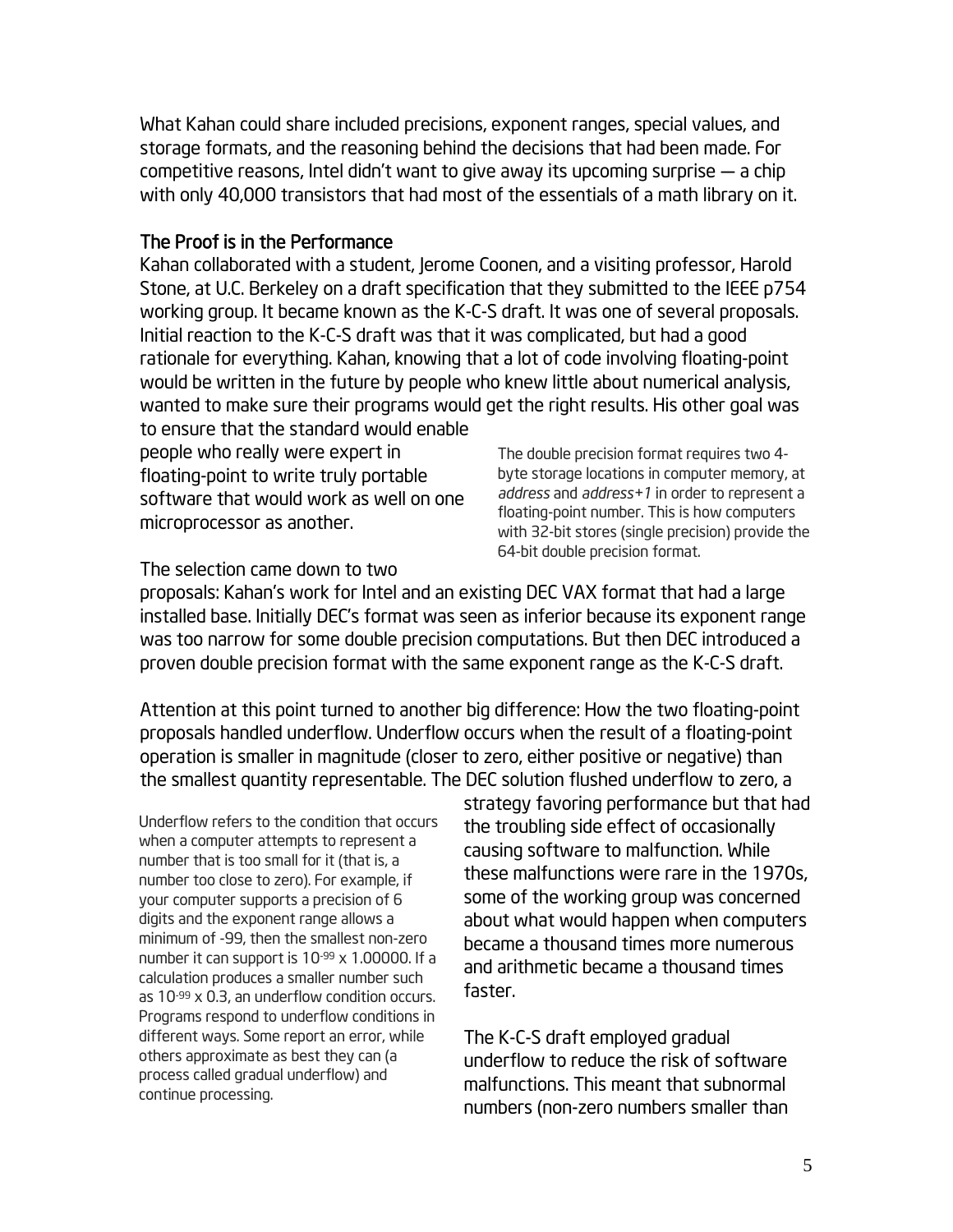the smallest normal number allowed by the precision in the floating-point implementation) were produced that would allow a calculation to lose precision slowly when the result was small, rather than all at once.

The argument against gradual underflow was that it would degrade performance of the fastest arithmetic because of the extra steps it required even if no underflows occurred. Intel and Kahan had already come up with a solution for implementing gradual underflow in hardware without delaying all floating-point operations, but didn't want to reveal it. The dispute was resolved when a U.C. Berkeley graduate

student built the K-C-S floating-point solution onto two accelerator boards for a VAX. Substituting these boards in a VAX and running the VAX instruction set proved that there were no performance sacrifices due to the K-C-S draft's use of gradual underflow.

The IEEE Standard 754-1985 for Binary Floating-Point Arithmetic was a nearly decadelong effort by a 92-person working group of university mathematicians, computer scientists and engineers, computer manufacturers, and microprocessor companies.

By now, support was growing for the K-C-S draft. The main argument against it finally centered on the value of its gradual underflow solution for numerical software. This solution clearly helped prevent some software malfunctions, but did it really do anything for the arithmetic?

To determine this, a highly respected error-analyst, Professor G.W. Stewart III from the University of Maryland, was commissioned in 1981 to assess the value of gradual underflow. He concluded it was the right course to take.

#### The Standard's Adoption and Success

Despite the strong support, the movement of the K-C-S draft towards ratification was slow as wording changes and various small compromises delayed it. Nevertheless, by 1984 the draft was already being implemented in products by Intel, AMD, Apple, AT&T, IBM, Motorola, National Semiconductor, and others. In 1985, IEEE 754 officially became an industry standard.

In 1989, Professor Kahan received the ACM Turing Award (the unofficial Nobel Prize for the computing industry) for his work on floatingpoint and IEEE 754.

Looking back, the standard has been an enormous success. All computers now conform either fully or to a large extent to the standard — including specialized

chips such as DSP or graphics chips. According to one IEEE 754 revision committee member, it has been the "pivotal flagship example of IEEE standards and one of the most implemented and far-reaching of any IEEE standard." Since 1984, more than 1.2 *billion* Intel processors alone have conformed to the standard (source: IDC database). The standard's influence has extended up to mainframes. Many general purpose computers (computers designed to perform functions required by both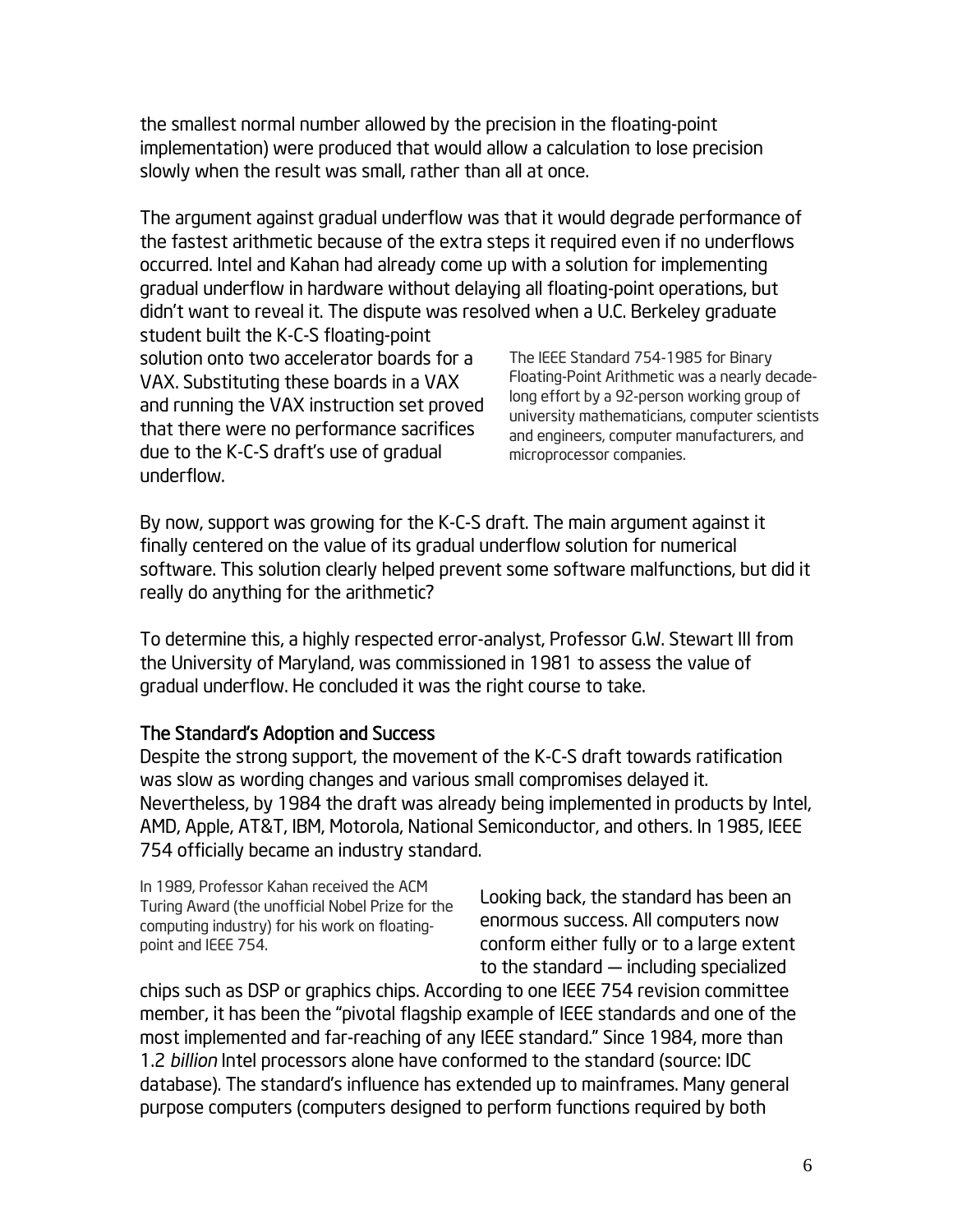sophisticated scientific and business applications) claim conformance to at least a large subset of the standard.

Software developers have benefited tremendously from the standard as well. They can more or less take it for granted that when they write a program that works with real numbers, it will behave in a specific way when run on various microprocessors. Instead of many

"The standard doesn't provide a guarantee that the answers are the "right" answer. That may require careful error analysis. However the standard provides many mechanisms that make it easier for a program to get the "right" answer on conforming computers from different vendors." — John Crawford, Intel Fellow

different floating-point formats, there's just one. Instead of having to troubleshoot and come up with ingenious little bits of code to make answers come out right on each different microprocessor, everyone simply counts on IEEE 754 to ensure consistency. Having the standard has allowed people to move beyond trying to make

"The fact that Intel presented this gift [Intel's specifications for floating-point arithmetic] was a phenomenal act of altruism on Intel's part." — Professor William Kahan, U.C. Berkeley

floating-point work properly on a computer to basing new work on it.

That said, it's important to note that IEEE 754 doesn't guarantee a "right" answer,

only a consistent one. Determining the correctness of an answer can in special cases require careful error analysis. What IEEE 754 does do is provide a high level of mathematical regularity and integrity for software that requires it.

## Revising the IEEE 754 Standard

IEEE standards have about a 15-year lifespan. That means IEEE 754 was up in 2000. Through yearly extensions, the standard and the revision process were extended for a number of years.

But more than simple expiration was driving the revision process. As mentioned early in this article, each generation of computers and their microprocessors drastically advance technology. Each generation is incredibly more powerful and runs much more sophisticated and math-intensive software — programs we don't even think of math-intensive, such as games. Whereas the original Intel floating-point coprocessor required 40,000 transistors, today's many-core processors have parallel single instruction multiple data (SIMD) instruction sets for floating-point, and dedicate around 1 million transistors per core to handling floating-point operations. This means a quad-core processor could have around 4 million transistors for floating-point operations. Despite this large number, each transistor in a floatingpoint unit is carefully thought out for its contribution to performance before the design is replicated in each core of millions of processors.

The nature of computing also has changed dramatically since 1985. Back then, the best one could hope for in graphics rendering for a game would be moving one large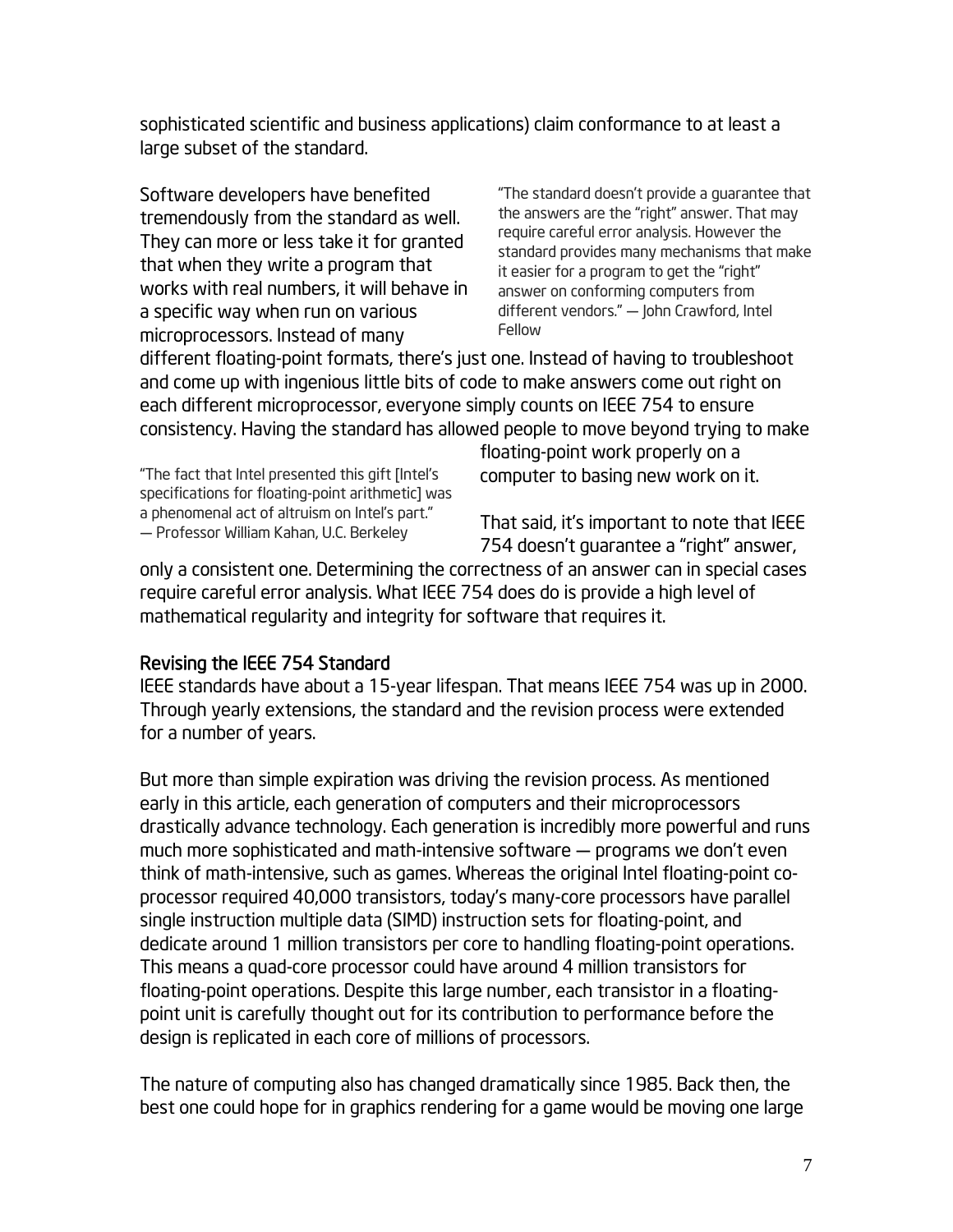or complicated object around on the screen and putting up with frequent waits for the image to refresh. But today, with much more powerful computers, we're asking for far more. Going back to the physics of motion involved in a game character throwing an axe, if we do this in 32-bit calculations, small round-off errors will cause tiny shape changes or details in the image to come and go as the axe moves across the screen. Some of these will be big enough to be seen by the eye. Perform these calculations in 64-bit arithmetic (double precision) and the round-off errors become small enough that any imperfections will be too small to be seen by the human eye. In a growing number of cases, double precision may not be enough. For example supernova simulations, climate modeling, planetary orbit calculations, quantum field theory, and experimental mathematics require a higher level of numeric precision.1 Such precision is generally only required in scientific computing applications where a very long train of computations may lead to a single result. To meet this need, quad precision was added to the new IEEE 754r revised floating-point standard (which became IEEE 754-2008 upon its adoption).

To revise IEEE 754, a committee of as many of the original working group as could be assembled was formed. This included Professor Kahan and some of his former students. A number of new people in the field were included as well. The group started with the question "what needed to be changed," and came up with some key things to consider:

- 1. Fixing various minor ambiguities in the 1985 standard that were known only to a few experts.
- 2. Extending the standard to cover "half precision" (also known as "Float 16," a 16-bit storage format used for graphics and in DirectX), and "quad precision" (128-bit format), together with generalized formulae for some wider formats.
- 3. Adding fused multiply-add.
- 4. Incorporating decimal floatingpoint into the standard.
- 5. Improving exception handling and providing recommendations to language standard implementers.

In computing, a *fused multiply-add* (FMA) computes a multiply-accumulate — FMA(A, B, C)  $= AB + C -$  with a single rounding of floatingpoint numbers. When implemented in a microprocessor, this is typically faster than a multiply operation followed by an add. FMA is already implemented on Intel® Itanium® and

- 6. Introducing optional data types for supporting other fixed width floating-point formats, as well as arbitrary precision formats (cases where the precision of representation and rounding are determined at execution time) and the ability to specify the size of the significand. Itanium 2 processors.
- 7. Adding transcendental functions.
- 8. Making minor changes to the operations that convert floating-point numbers to integers and back again.
- 9. Not invalidating any existing computer through a proposed change for the revised standard.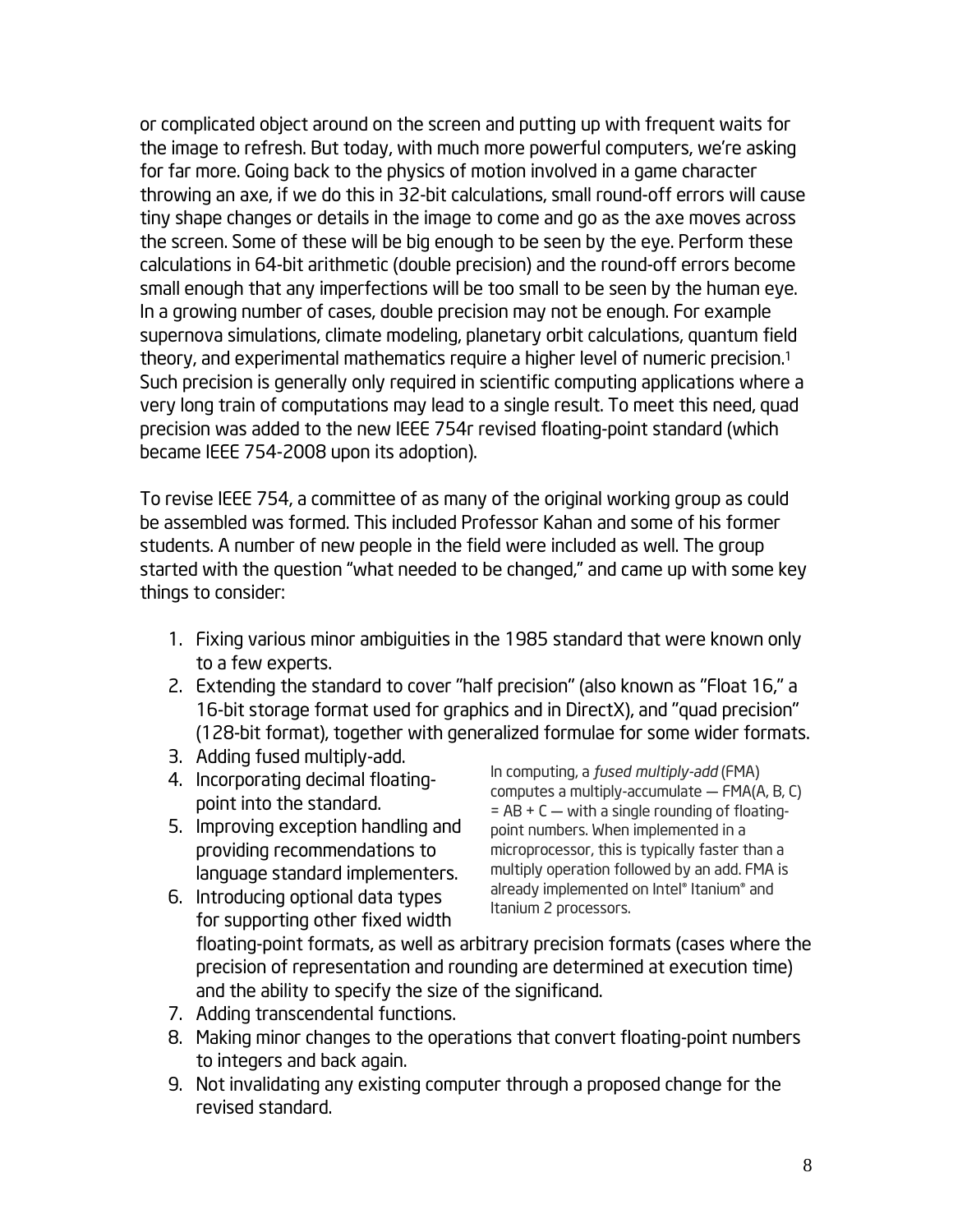This last point was particularly important. When the original standard was introduced, there wasn't any standardized way to do floating-point operations. Now several billion computers from manufacturers all over the world use the standard. They can't be changed to conform to a revised standard. For the committee, that meant new capabilities could be added, but not changes that would invalidate existing computers.

Intel was prominent in the revision process. Former Intel mathematician Jeff Kidder was vice chair. Intel members of the committee included former Intel senior principal engineer Peter Tang, Intel Fellow John Crawford, senior principal engineer Roger Golliver, senior software engineer John Harrison, and principal engineer Marius Cornea.

#### Implementation Strategies for Decimal Floating-Point Arithmetic

IEEE 854, commonly known as the radix-independent floating-point standard, came out in 1987, two years after IEEE 754. While not truly radix-independent, it defined both binary and decimal floating-point arithmetic. Decimal arithmetic makes numerical calculations more human-friendly. Results will be as people expect them,

identical to what would be obtained using pencil and paper. Decimal arithmetic also provides a robust, reliable framework for financial applications that are often subject to legal requirements concerning rounding and precision of the results in the areas

Decimal (base 10) floating-point arithmetic provides an exact representation of displayed numbers and provides a precise round at the decimal radix point (i.e., 10 in base 10). This type of arithmetic is used in financial calculations.

of banking, telephone billing, tax calculation, currency conversion, insurance, or accounting in general.

Unlike IEEE 754, IEEE 854 was never implemented or used widely. Decimal floatingpoint arithmetic calculations were done just as easily (and often faster) with software solutions or in binary floating-point. Having a variety of software solutions for how people do decimal floating-point was never much of a problem because, through the present day, there haven't been enough decimal arithmetic-intensive applications, or speed and accuracy issues, to create interest in IEEE 854.

Nevertheless, the revision of IEEE 754 brought an opportunity to combine in one standard both binary and decimal floating-point standards. It's expected combining the standards will do for decimal floating-point what IEEE 754 did for binary floatingpoint — namely, get everyone on the same page in how they implement decimal floating-point arithmetic.

IEEE 754-2008 defines three decimal floating-point formats with sizes of 32, 64, and 128 bits. Two encodings for each of these formats have been adopted: the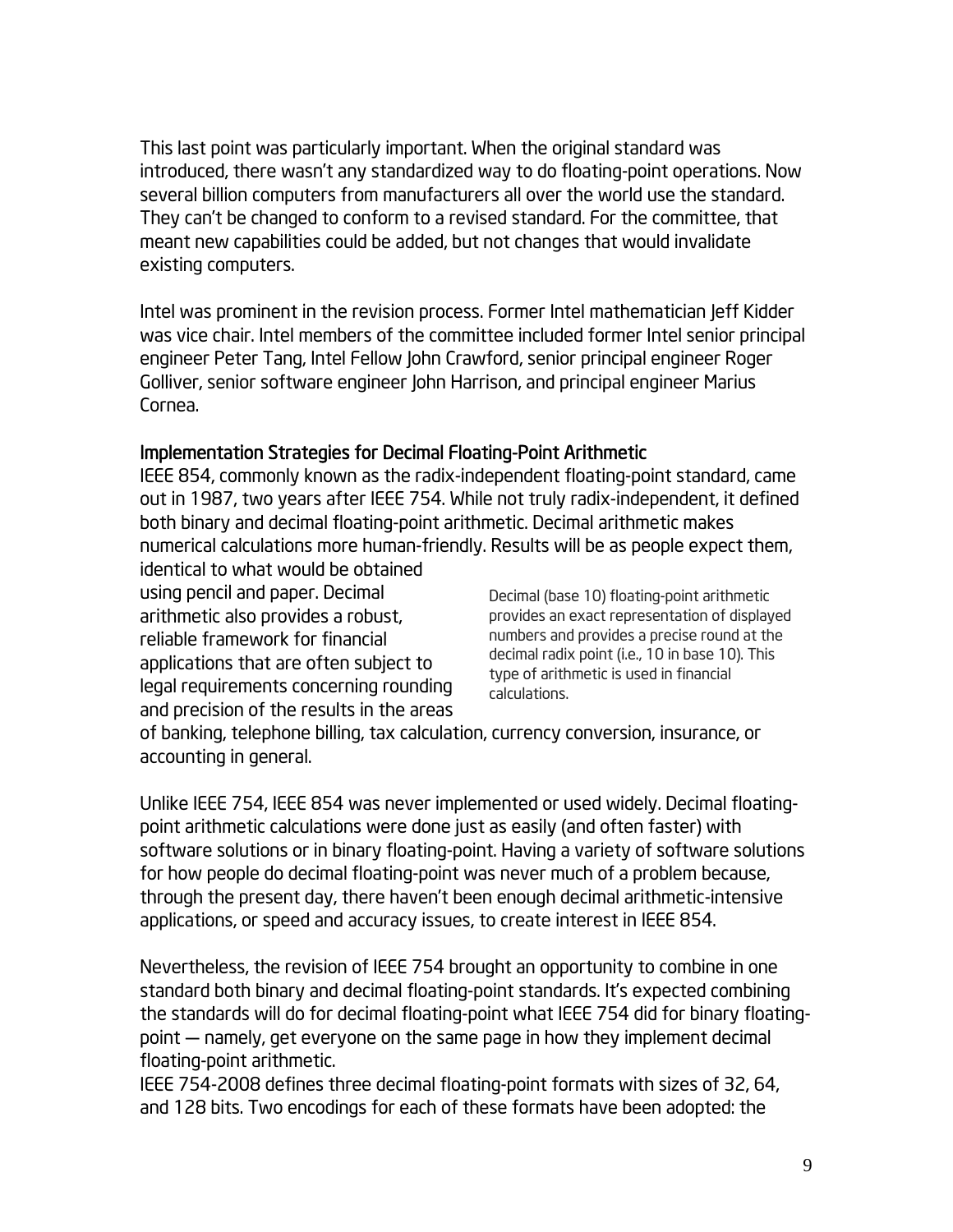decimal, or Densely Packed Decimal (DPD) encoding, and the binary, or Binary Integer Decimal (BID) encoding (the terms *decimal encoding* and *binary encoding* are the used in IEEE Std 754-2008). BID-based encoding is the best suited for software implementations of the decimal floating-point arithmetic and is seeing wide adoption from companies that make financial software and database applications.

BID-based encoding may also turn out to be the best solution for hardware implementation as well. A 2007 paper presented at the IEEE International Conference on Computer Design reported that BID is particularly well suited for hardware implementations, since it can share hardware with binary arithmetic units.<sup>2</sup> The paper discussed a proposed hardware design of a BID-based floating-point adder and showed that it could be achieved with a modest area increase on a processor core. According to the paper, "over 70 percent of the BID adder's area is due the 64 bit fixed-point multiplier, which can be shared with a binary floating-point multiplier and hardware for other DFP [decimal floating-point] operations."3

From a cost-effectiveness and performance standpoint, a software implementation offers the best solution for now. To help ensure compliance with IEEE 754-2008 when implementing the functions defined for decimal floating-point arithmetic operations, Intel offers the Intel® Decimal Floating-Point Math Library. This software package is used as a computation engine by compilers or other tools requiring decimal floating-point support and provides a fast and efficient solution for financial calculations that cannot be carried out correctly in binary floating-point arithmetic. It's designed to run on any platform in Linux, Windows, HP-UX, Solaris, and OSX.

#### What Lies Ahead

IEEE 754-2008 was published in August 2008. Top programming languages such as C, C++ and Fortran will be addressing the new standard in the course of working on revisions of their standards in coming years.

Just as the computing landscape changed dramatically from the ratification of the first floating-point standard, equally big changes are in store for the next 15 to 20 years. The increasing number of cores in processors and Intel's continual innovation in microprocessor architecture are driving an ongoing revolution in software languages as software developers continue to adopt new ways, such as parallelism, in their applications to make use of the advancing technology. This will enable users to better tap the ever-greater leaps in performance (and performance per watt) being made in personal computers. In this new landscape, the revised IEEE floatingpoint standard is a welcome update and should continue the standard's legacy as one of the most implemented and successful IEEE standards for years to come.

The revised standard provides an opportunity for the industry to benefit from its improvements, new features and performance enhancements, as well as to improve